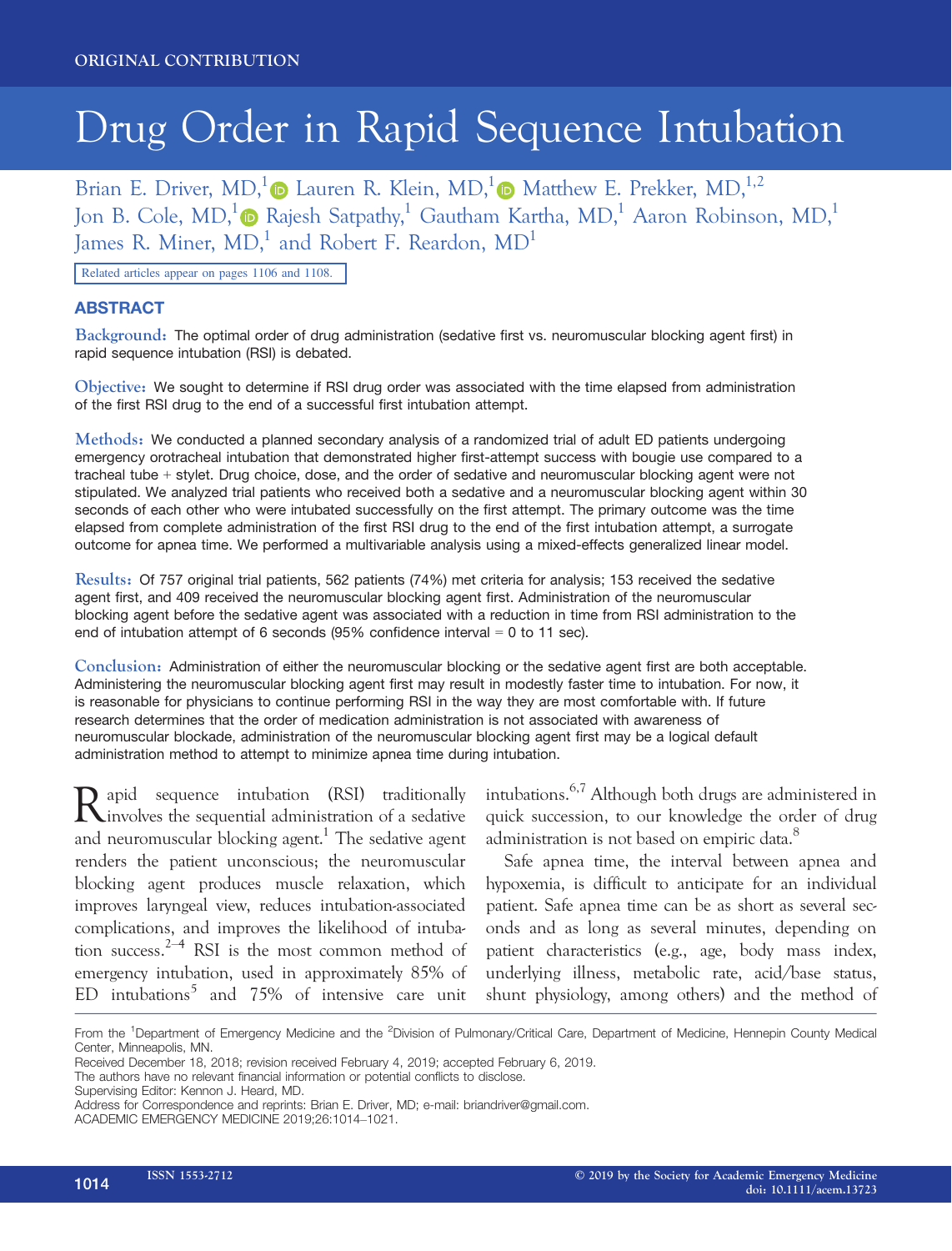preoxygenation. Because safe apnea time cannot be known prospectively, minimizing total apnea time, the interval from apnea to initial ventilation after intubation, is a goal of RSI when performing intubation in critically ill patients. Drug order in RSI could potentially affect apnea time.

While administration of the sedative agent first is common and increases the likelihood of adequate sedation prior to neuromuscular blockade, sedatives can cause hypoventilation and apnea. $9-14$  If hypoventilation or apnea precede the onset of neuromuscular blockade, the patient incurs both an increased risk of hypoxemia and a potential delay between apnea onset and optimal intubating conditions (i.e., full muscle relaxation). In contrast, administration of the neuromuscular blocking agent first may better align the onset of apnea caused by the sedative agent with the onset of optimal intubating conditions, thereby minimizing unnecessary apnea time. While some advocate against this approach for fear of patient awareness while under neuromuscular blockade, it has been studied in the operating room setting.15–<sup>18</sup>

We sought to determine if RSI drug order was associated with the time elapsed from administration of the first RSI drug to the end of a successful first intubation attempt. This interval was chosen as a pragmatic surrogate for apnea time.

#### **METHODS**

#### Study Design and Setting

We conducted a planned secondary analysis of a randomized trial demonstrating superiority of the bougie over a tracheal tube  $+$  stylet in first attempt intubation success among ED patients with at least one difficult airway characteristic. The trial and protocol were previously published.<sup>19</sup> The trial ED cares for 109,000 patients annually; all endotracheal intubations are performed by either emergency medicine residents (usually PGY-3 or higher) or attending emergency physicians. The timing of laryngoscope insertion after RSI medication administration is not protocolized and it is not routine to track the elapsed time after drug administration before laryngoscope blade insertion. Instead, it is more common for the intubator to insert the blade when the patient appears to achieve complete muscle relaxation. The study was approved by the local institutional review board.

#### Selection of Participants

From September 2016 through August 2017 we enrolled consecutive patients undergoing endotracheal intubation with a Macintosh laryngoscope blade, excluding prisoners, pregnant women, and those with known distortion of upper airway or glottic structures.

For this secondary analysis, as we were interested in RSI drug order, we analyzed only those patients who received both a sedative (including ketamine or etomidate) and a neuromuscular blocking agent (with succinylcholine or rocuronium). We excluded those with missing data for the timing of drug administration. We excluded other pharmacologic agents used for RSI (e.g., propofol, midazolam, atracurium) because they are used infrequently in our ED and nationally.<sup>5</sup>

Both sedative and neuromuscular blocking agents should be administered near simultaneously in  $RSI;$ <sup>1</sup> a delay of greater than 30 seconds between drug administrations seems unreasonable for RSI, so we chose to exclude those cases. We excluded those not intubated successfully on the first attempt because patient, intubator, and device characteristics are more likely than drug order to influence first attempt success. Conversely, drug order is more likely to influence the time elapsed from drug administration to successful intubation than it is to influence intubation success. Additionally, attempt duration likely varies between failed and successful intubation attempts, potentially confounding the association of interest in this study.

#### **Interventions**

In the main trial, we randomized patients to bougie or tracheal tube + stylet for the first attempt at orotracheal intubation. Drug choice, dose, and the order of sedative and neuromuscular blocking agent were at the discretion of the intubating physician. In both groups (bougie or tracheal tube  $+$  stylet), the laryngoscope blade was kept in the mouth until the endotracheal tube was successfully placed into the trachea.

#### Methods of Measurement

Trained research associates prospectively collected detailed process and outcome data beginning at randomization and ending 1 minute following the end of the first intubation attempt. Key process data captured by manual timing with a stopwatch included time of drug administration (defined as when the drug syringe was completely empty) and when the intubation attempt began and ended. Intubation attempts began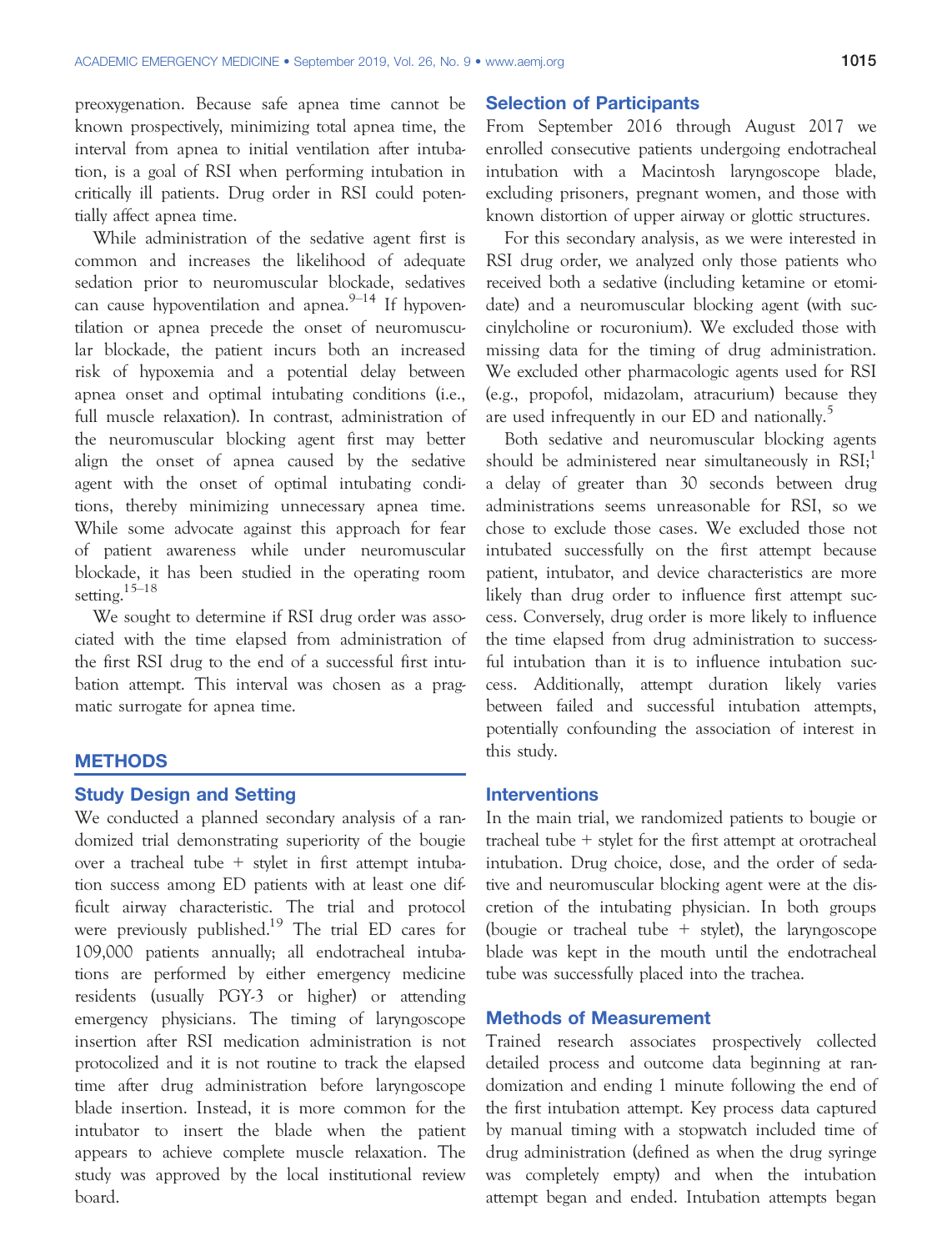when the laryngoscope was placed in the mouth and ended when the laryngoscope was removed from the mouth, regardless of whether bougie or tube passage was attempted. After the procedure, the intubating physician completed a structured data collection form to gather additional information about the patient and intubation attempts, including whether any difficult airway characteristics were present, including body fluid (s) obscuring the laryngeal view, airway obstruction or edema, obesity, short neck, small mandible, large tongue, facial trauma, or cervical spine immobilization.

#### Outcome Measures

We defined the primary outcome, intubation time, as the time elapsed from administration of the first RSI drug to removal of the laryngoscope blade (end of the attempt). This represents a pragmatic surrogate for apnea time, as there was no way to reliably record the onset of hypopnea, bradypnea, or actual apnea during emergency intubation. Secondary outcomes included first-attempt duration, hypoxemia, and first-attempt success (this final outcome analyzed patients who met other inclusion criteria, regardless of whether the first attempt was successful,  $N = 610$ ).

#### Primary Data Analysis

Patients were classified based on which drug they received first (neuromuscular blocking agent or sedative). We present baseline characteristics and intubation process measures stratified by RSI drug order. We describe the outcomes stratified by drug order and neuromuscular blocking agent used, with medians and interquartile ranges (IQR) or proportions and 95% confidence intervals (CIs), as appropriate. Differences in proportion or median differences are reported.

Because this secondary analysis was observational we performed a multivariable analysis to control for potential confounding. We constructed a mixed-effects generalized linear model for the outcome of elapsed time from the end of complete administration of the first RSI drug until the end of the first intubation attempt (intubation time). The independent variable of interest was RSI drug order. We selected other independent variables a priori that could potentially affect the intubation time, including specific neuromuscular blocking agent (succinylcholine or rocuronium), first device passed (bougie or tracheal tube + stylet), whether the video laryngoscope screen was ever viewed during the attempt, presence of any difficult airway characteristics, and Cormack-Lehane grade. A variable

identifying each unique intubating physician was included as a random-effect term.

The specific neuromuscular blocking agent was included because, at recommended doses, succinylcholine has a slightly faster onset than rocuronium.20,21 Screen viewing was included because intubations requiring screen usage may last longer.<sup>22</sup> We did not include the laryngoscope type as a covariate because in the trial more than 95% of patients were intubated using a C-MAC Macintosh blade. To assess goodness of fit we plotted the deviance residuals against the estimated linear predictor.

We did not perform any sample size calculations for this analysis as the size of this trial because no estimates of intubation time stratified by RSI medication order exist; additionally, the sample size was determined by the parent trial. As the standard deviation for intubation time was 23 seconds, we estimated that the parent trial size of 757 would provide 80% power to detect an absolute difference of 6 seconds between the two groups, a difference that could have clinical relevance in certain patient populations. We used Stata (Version 15, StataCorp) for all data analyses.

#### Sensitivity Analyses

We performed two sensitivity analyses to account for patients excluded in the main analysis. The first relaxed our requirement that the first intubation attempt be successful. The second sensitivity analysis additionally relaxed our requirement RSI drugs needed to be administered within 30 seconds of each other. In both sensitivity analyses we used the same mixed-effects generalized linear model with the same covariates as the primary analysis.

#### RESULTS

#### Characteristics of Study Subjects

Of 757 patients enrolled in the BEAM trial, 562 were eligible for inclusion in the main analysis, 153 (27%) with the sedative agent administered first and 409 (73%) with the neuromuscular blocking agent administered first (Figure 1). Baseline characteristics and intubation process measures are presented in Tables 1 and 2, respectively.

### **Outcomes**

In the unadjusted analysis of the primary outcome, the median (IQR) intubation time for the neuromuscular blocking agent group first was 80 (66–99)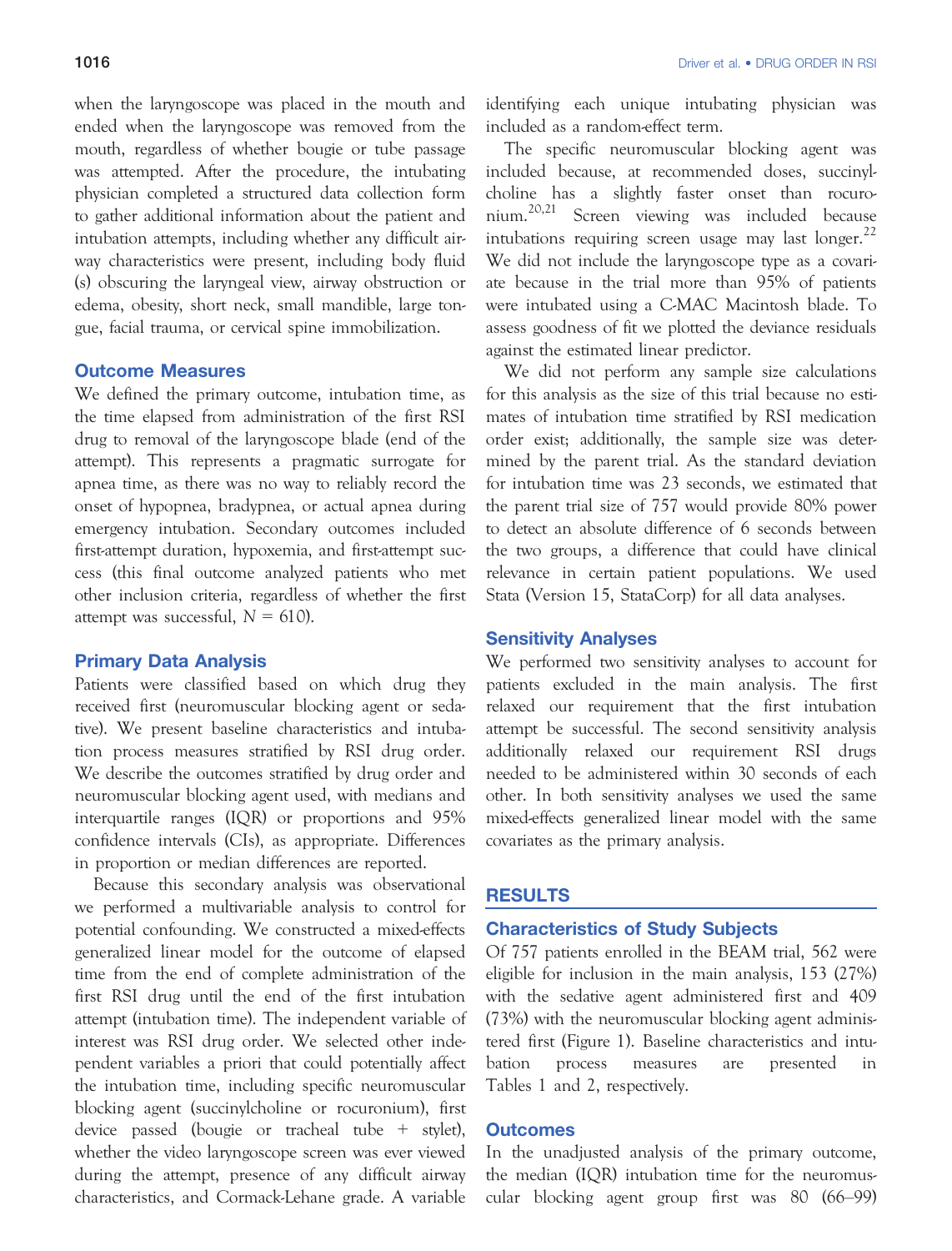

Figure 1. Enrollment and analysis flow, showing which patients were included in the main analysis and sensitivity analyses. NMBA = neuromuscular blocking agent; RSI = rapid sequence intubation.

seconds and the median (IQR) intubation time for the sedative group first was 84 (66–99) seconds (median difference =  $5$  seconds  $[95\% \text{ CI} = 0-10 \text{ seconds}].$ Subject-level data for the time to intubation are presented in Figure 2. Unadjusted analysis of secondary outcomes (attempt duration, rates of hypoxemia, and first-attempt success) were not significantly different (Table 3). Outcomes by specific neuromuscular blocking agents were not different from the unstratified analysis (Data Supplement S1, Table S1, available as supporting information in the online version of this paper, which is available at [http://onlinelibrary.wiley.c](http://onlinelibrary.wiley.com/doi/10.1111/acem.13723/full) [om/doi/10.1111/acem.13723/full\)](http://onlinelibrary.wiley.com/doi/10.1111/acem.13723/full).

Results of the multivariable analysis are displayed in Table 4. Administration of the neuromuscular blocking agent before the sedative agent was associated with a reduction in time from RSI administration to the end of intubation attempt of 6 seconds (95%  $CI = 0$ to 11 seconds). Not viewing the video screen and more operator experience were associated with shorter intubation times; worsening laryngoscopic view (Cormack-Lehane grade) was associated with longer intubation times (Table 4).

#### Sensitivity Analyses

Results of the sensitivity analyses, which performed identical analyses on an expanded group of patients

| Table 1 |               |
|---------|---------------|
|         | Donalina Char |

Baseline Characteristics

| Characteristic                              | Sedative First<br>$(n = 153)$ | Neuromuscular<br><b>Blocking Agent</b><br>First ( $n = 409$ ) |
|---------------------------------------------|-------------------------------|---------------------------------------------------------------|
| Age (years)                                 | 46 (30–60)                    | 43 (30-58)                                                    |
| Male sex                                    | 103 (67)                      | 291 (71)                                                      |
| Body mass index $(kg/m^2)$                  | $26(23-31)$                   | 26 (23-31)                                                    |
| Oxygen saturation (%)*                      | 99 (94-100)                   | 99 (96-100)                                                   |
| < 90%                                       | 23/147 (16)                   | 34/394 (9)                                                    |
| $< 80\%$                                    | 6/147(4)                      | 11/394(3)                                                     |
| Indication for intubation                   |                               |                                                               |
| Medical                                     | 127 (83)                      | 340 (83)                                                      |
| Altered mental status                       | 78 (51)                       | 199 (49)                                                      |
| Cardiac arrest                              | 1(1)                          | 15(4)                                                         |
| Septic shock                                | 13(9)                         | 27(7)                                                         |
| Seizure                                     | 5(3)                          | 33(8)                                                         |
| Asthma, COPD, heart<br>failure, pneumonia   | 13(8)                         | 16(4)                                                         |
| Other                                       | 17(11)                        | 50 (12)                                                       |
| Trauma                                      | 26 (20)                       | 69 (18)                                                       |
| Traumatic brain injury                      | 8(6)                          | 38 (11)                                                       |
| Other                                       | 18 (14)                       | 21(6)                                                         |
| Difficult airway<br>characteristic present† | 74 (48)                       | 195 (48)                                                      |

Data are reported as median (IQR) or  $n$  (%).

COPD = chronic obstructive pulmonary disease; IQR = interquartile range.

\*No oxygen saturation available for six in the sedative group and 15 in the neuromuscular blocking first group.

†Including blood or vomit in the airway, obesity, cervical immobilization, large tongue, short neck, facial trauma, small mandible, airway obstruction, or edema.

(including those with first attempt failure and additionally those with elapsed times between RSI agents of ≥30 seconds) are displayed in Data Supplement S1, Table S2. The direction of the coefficients was unchanged from the main analysis.

#### **DISCUSSION**

Limiting apnea time during orotracheal intubation in critically ill patients is of fundamental importance. Some have postulated that administration of the neuromuscular blocking agent before the sedative agent in RSI may shorten the apnea time. $8$  In this secondary analysis of a single-center, randomized trial of ED patients undergoing emergency intubation, the neuromuscular blocking agent was administered before the sedative in 73% of cases using RSI. In this study, administration of the neuromuscular blocking agent first was associated with a 6-second reduction in the elapsed time from RSI administration to the end of intubation, a surrogate for apnea time  $(95\% \text{ CI} = 0 \text{ to }$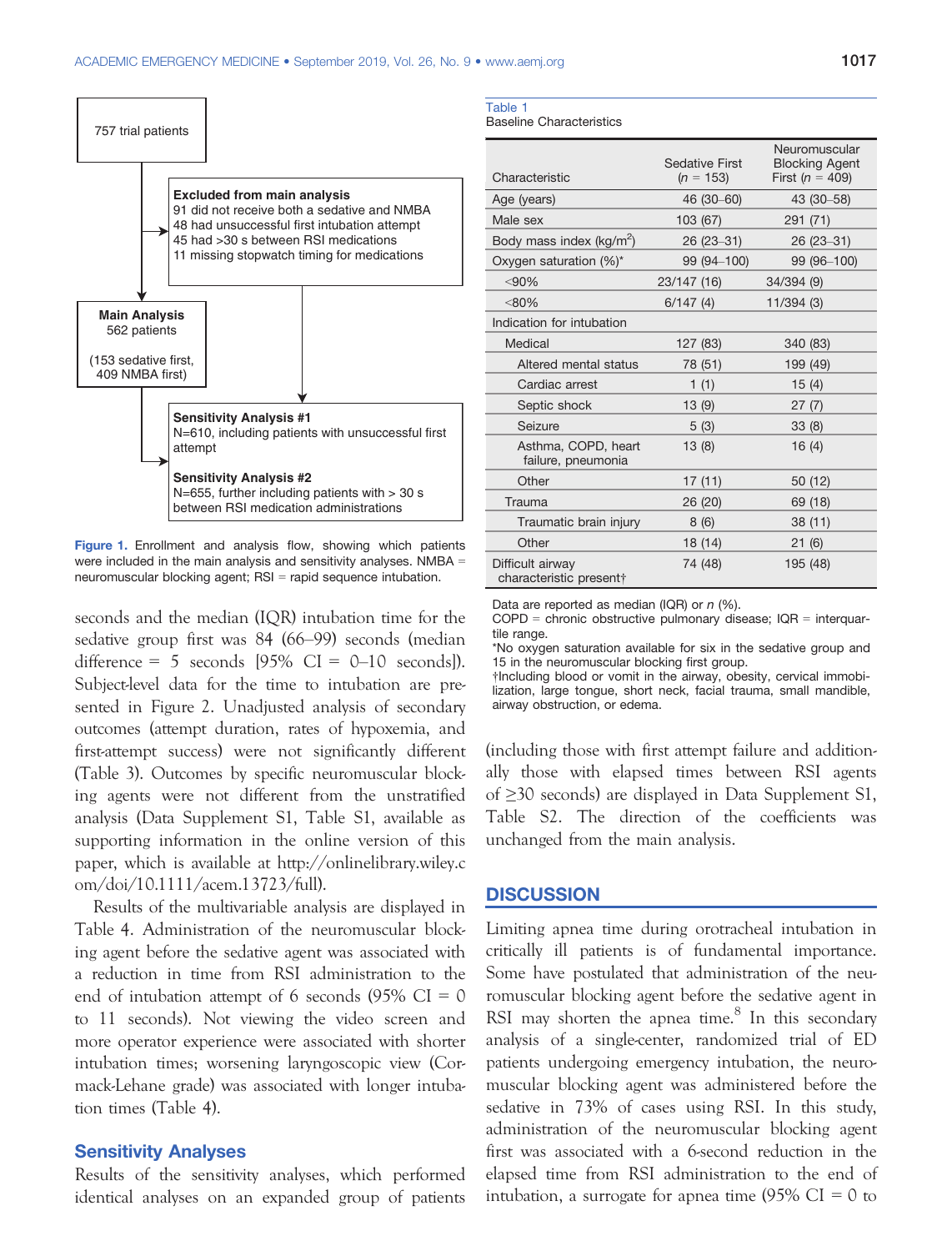#### Table 2

Intubation Process Measures

|                                                                                                       | Sedative<br>First | Neuromuscular<br><b>Blocking</b><br><b>Agent First</b> |  |
|-------------------------------------------------------------------------------------------------------|-------------------|--------------------------------------------------------|--|
| Measure                                                                                               | $(n = 153)$       | $(n = 409)$                                            |  |
| Preintubation sedative                                                                                |                   |                                                        |  |
| Etomidate                                                                                             | 151 (99)          | 406 (99)                                               |  |
| Ketamine                                                                                              | 2(1)              | 3(1)                                                   |  |
| Preintubation neuromuscular blockade                                                                  |                   |                                                        |  |
| Succinylcholine                                                                                       | 95 (62)           | 248 (61)                                               |  |
| Rocuronium                                                                                            | 58 (38)           | 161 (39)                                               |  |
| Elapsed time between administration<br>of first and second<br>RSI drug (seconds)                      | $10(5-13)$        | $10(7-14)$                                             |  |
| Elapsed time between administration<br>of first drug and insertion of<br>laryngoscope blade (seconds) | 45 (36–53)        | $43(35-53)$                                            |  |
| Elapsed time between administration<br>of second RSI drug and insertion<br>of laryngoscope (seconds)  | $35(28-43)$       | $32(24 - 41)$                                          |  |
| Intubating position                                                                                   |                   |                                                        |  |
| Sniffing position                                                                                     | 99 (65)           | 252 (62)                                               |  |
| Neutral cervical spine                                                                                | 35 (23)           | 120 (29)                                               |  |
| Cervical spine extension<br>without sniffing                                                          | 19 (12)           | 35(9)                                                  |  |
| Oxygen saturation at the beginning<br>of the intubation attempt (%)                                   | 100 (98-100)      | $100(98-100)$                                          |  |
| Apneic oxygenation used                                                                               | 97 (63)           | 247 (60)                                               |  |
| Operator                                                                                              |                   |                                                        |  |
| Emergency medicine<br>senior resident or fellow<br>(PGY-3 or higher)                                  | 118 (77)          | 356 (87)                                               |  |
| Emergency medicine junior<br>resident (PGY-2 or lower)                                                | 33 (22)           | 43 (11)                                                |  |
| Emergency medicine faculty                                                                            | 2(1)              | 10 $(2)$                                               |  |
| C-MAC Macintosh blade used*                                                                           | 148 (97)          | 396 (97)                                               |  |
| Video screen use†                                                                                     |                   |                                                        |  |
| Screen never used                                                                                     | 85 (56)           | 247 (60)                                               |  |
| Screen viewed for the<br>entire attempt                                                               | 35(23)            | 70 (17)                                                |  |
| Screen viewed during passage<br>of the tube or bougie<br>into the glottis                             | 33 (22)           | 92 (23)                                                |  |
| Best Cormack-Lehane laryngeal view                                                                    |                   |                                                        |  |
| Grade 1 (best view)                                                                                   | 116 (76)          | 301 (74)                                               |  |
| Grade 2                                                                                               | 27 (18)           | 66 (16)                                                |  |
| Grade 3                                                                                               | 7(5)              | 22(6)                                                  |  |
| Grade 4 (worst view)                                                                                  | 2(1)              | 2 (< 1)                                                |  |
| First device entered into the mouth after the laryngoscope                                            |                   |                                                        |  |
| <b>Bougie</b>                                                                                         | 85 (56)           | 216 (53)                                               |  |
| Endotracheal tube $+$ stylet                                                                          | 68 (44)           | 193 (47)                                               |  |
|                                                                                                       |                   |                                                        |  |

Data are reported as  $n$  (%) or median (IQR).

IQR = interquartile range; PGY = postgraduate year; RSI = rapid sequence intubation.

†Patients intubated with nonvideo Macintosh laryngoscope were coded as "screen never used."

11 seconds). The trend toward shorter intubation times when neuromuscular blocking agents are administered first, if true, is not likely to be clinically significant except in the most critically ill patients requiring endotracheal intubation (i.e., those with the least physiologic reserve, e.g., severe metabolic acidosis, asthma, acute respiratory distress syndrome, among others). However, apart from the theoretical, albeit unlikely, concern of awareness of neuromuscular blockade, it is difficult to think of a compelling reason to administer the sedative agent before the neuromuscular blocking agent.

Administration of a nondepolarizing neuromuscular blocking agent before sedation has been described in the operating room setting. In this practice, termed "the timing principle," the neuromuscular blocking agent is administered and the patient is monitored for weakness or paralysis; when weakness is detected the sedative agent is administered.<sup>15–18,23,24</sup> This technique is performed so that the peak effect of the sedative agent occurs near the onset of paralysis to avoid sedative-induced hypoventilation or apnea before the neuromuscular blocking agent takes full effect. This "timing principle" practice delays sedative administration after neuromuscular blocking agent administration longer than any delay inherent in RSI.

Administration of the neuromuscular blocking agent first ostensibly allows earlier insertion of the laryngoscope blade from the time of RSI medication administration. In this study, however, the elapsed time from administration of the first RSI medication and insertion of the laryngoscope blade was similar in both groups (2-second difference, Table 2). However, the total intubation time, the time from first RSI medication to the end of the intubation attempt, was 6 seconds shorter when the neuromuscular blocking agent was administered first. This suggests that the difference between the two approaches depends not only on earlier laryngoscope insertion, but additionally on earlier complete muscle relaxation, allowing more facile laryngoscopy and tube delivery.

An objection sometimes proffered against administration of the neuromuscular blocking agent first is the possibility of losing intravenous access between RSI agents or delayed administration of the sedative. This current study cannot answer this query. In emergency intubation, successful first-attempt intubation may be a higher priority than patient experience, especially because if venous access is lost a benzodiazepine can be administered to cause amnesia to the event.<sup>25</sup> In

<sup>\*</sup>The remaining patients were intubated using a hyperangulated blade (five in sedative group, seven in neuromuscular blocking agent group) or with a direct Macintosh laryngoscope (six in neuromuscular blocking agent group).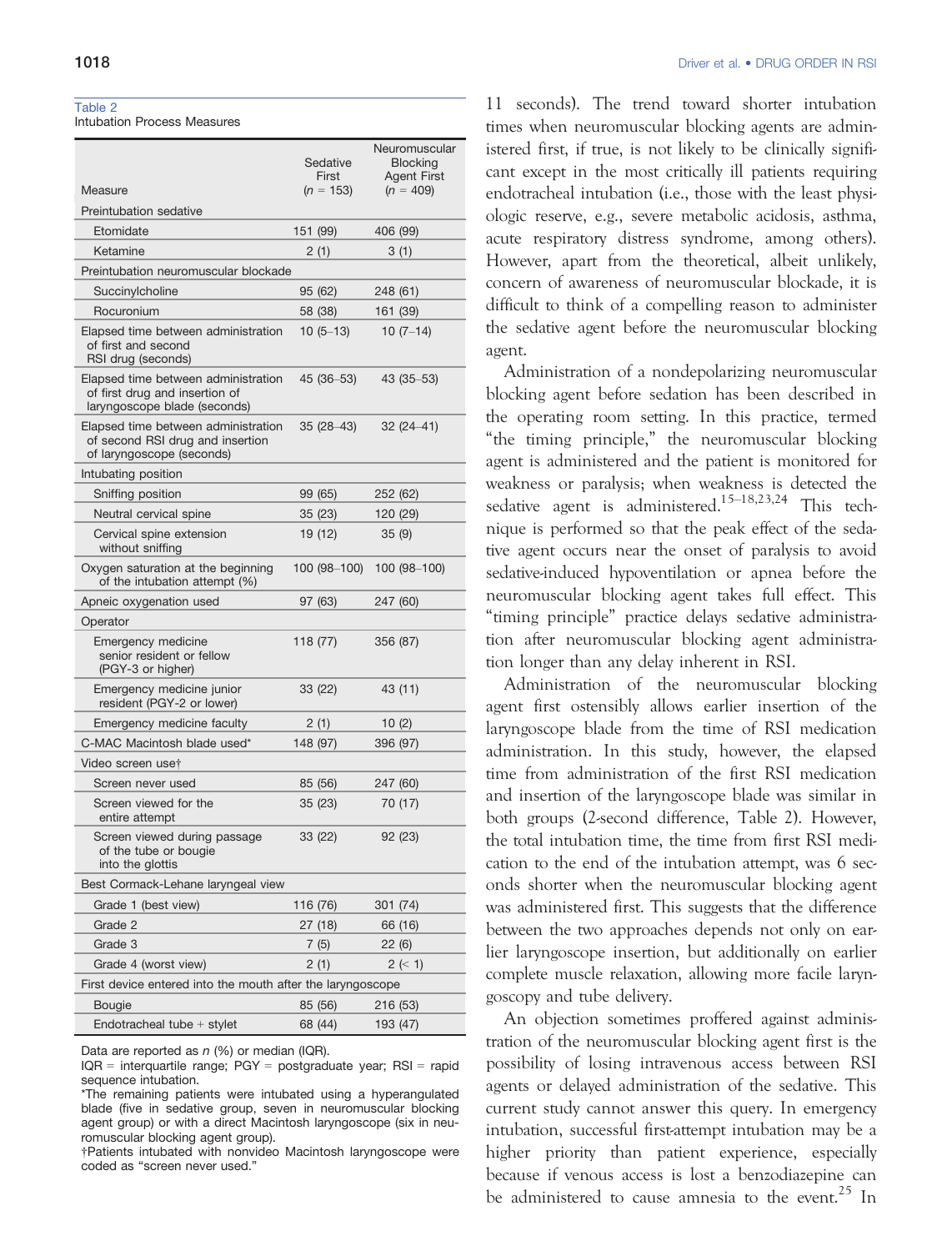

Figure 2. Subject-level data for the time elapsed between the complete administration of the first RSI medication and the start and end of the intubation attempt, by group, sorted in order of elapsed time until the attempt ended. Each participant is displayed as a single vertical line connecting the starting and ending times of the attempt. The attempt began when the laryngoscope was inserted into the mouth and ended when the laryngoscope was removed. Box-and-whisker plots for the elapsed time from the complete administration of the first RSI medication to the end of intubation are displayed on the right side of the graph for the two study groups.  $N =$  neuromuscular blocking agent first group;  $S =$  sedative first group.

| Table 3                          |  |
|----------------------------------|--|
| <b>Unadjusted Study Outcomes</b> |  |

| Outcome                                    | <b>Sedative First</b><br>$(n = 153)$ | Neuromuscular<br><b>Blocking</b><br><b>Agent First</b><br>$(n = 409)$ | <b>Difference</b><br>$(95% \text{ Cl})$ |
|--------------------------------------------|--------------------------------------|-----------------------------------------------------------------------|-----------------------------------------|
| Intubation time<br>(seconds)*              | 84 (69-108)                          | 80 (66-99)                                                            | 5(0 to 10)                              |
| Attempt duration<br>(seconds) <sup>†</sup> | $38(27-55)$                          | $35(25-47)$                                                           | $3(-1)$ to 6)                           |
| Hypoxemia <sup>‡</sup>                     | 12/151(8)                            | 51/404 (13)                                                           | $-5%$<br>$(-10\% \text{ to } 1\%)$      |
| First-attempt<br>$success^{\S}$            | 153/161<br>$(95; 90 - 98)$           | 409/449<br>(91; 88–94)                                                | 4%<br>$(0\% \text{ to } 8\%)$           |

Data are reported as median (IQR), n (%), or n (%; 95% CI). Positive values in the difference column indicate longer duration or higher proportion for the sedative first group.

IQR = interquartile range.

\*Defined as elapsed time from complete administration of the first RSI drug to removal of the laryngoscope blade.

§This includes patients regardless of first intubation attempt success  $(n = 610)$ .

these situations, if a sedative were the only agent administered, intubation is likely to be more difficult and prone to complications, including first-attempt failure and vomiting and aspiration.<sup>2–4,7</sup> It would be difficult for any study to definitively answer this specific question.

#### Table 4

Mixed-effects Generalized Linear Model Results for Time From RSI Administration to End of Intubation Attempt

|                                                     | Coefficient    |               |
|-----------------------------------------------------|----------------|---------------|
| Predictor                                           | (s)            | 95% CI (s)    |
| Neuromuscular blocking agent<br>administered first* | $-6$           | $-11$ to 0    |
| Rocuronium <sup>+</sup>                             | $\overline{4}$ | $-2$ to 9     |
| First device: tracheal tube $+$ stylet $\ddagger$   | -6             | $-10$ to 0    |
| Video screen not used §                             | $-10$          | $-16$ to $-4$ |
| Difficult airway characteristic present             | 3              | $-2$ to 8     |
| Cormack-Lehane grade                                |                |               |
| 2                                                   | 10             | 3 to 17       |
| 3                                                   | 18             | 6 to 30       |
| $\overline{4}$                                      | 10             | $-20$ to 40   |

This table displays results from the mixed-effects generalized linear model for the outcome of time from complete administration of the first RSI agent until removal of the laryngoscope blade. The coefficient column displays the amount of time (in seconds) associated with each variable, compared to its reference counterpart. Negative coefficients indicate shorter intubation times.

There were 19 missing values for Cormack-Lehane grade; a model constructed without Cormack-Lehane grade, including all 562 cases, had similar output.

RSI = rapid sequence intubation.

Reference values: \*Sedative agent administered first; †Succinylcholine; ‡Bougie inserted first; §Any use of the video screen; ||Cormack-Lehane grade 1.

Based on the limited available literature, including the current observational study, it is acceptable to administer the sedative and neuromuscular blocking agent in either order. Administration of the neuromuscular blocking agent first, if beneficial at all, is most likely to influence outcomes for patients at the extremes of critical illness where mitigating unnecessary apnea time is of the utmost importance. More important factors are probably the devices used and operator experience. However, because the theoretical downside of administering the neuromuscular blocking agent first is small (i.e., awareness of neuromuscular blockade that is not likely to be remembered if a sedative is administered in a timely fashion), it might be sensible for the default method to be administration of the neuromuscular blocking agent first, potentially shortening apnea time. Future research should determine if the order of medication administration is associated with awareness of neuromuscular blockade or patient memories of intubation. If no association exists, a strong case can be made for administration of the neuromuscular blocking agent before the sedative.

# **LIMITATIONS**

In this analysis we used the outcome of the elapsed time from RSI administration to end of the intubation

<sup>†</sup>Defined as the time elapsed between insertion and removal of the laryngoscope blade.

<sup>‡</sup>Defined as an oxyhemoglobin saturation < 90% (or, if the attempt began with a saturation < 90%, an absolute decrease in saturation of >10%) during or within 1 minute after completion of the intubation attempt. Data not available for seven patients.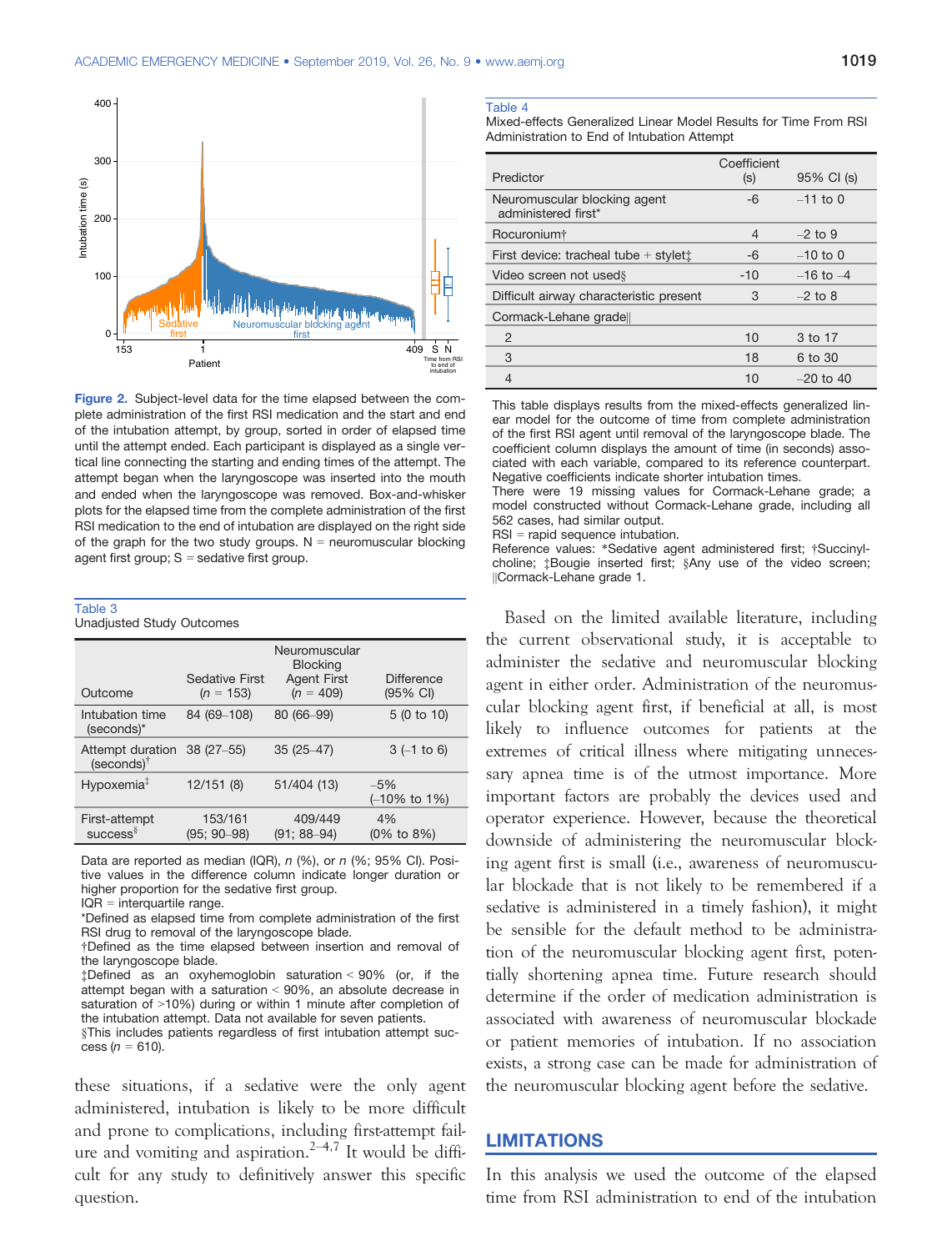attempt; this served as a surrogate for apnea time, a more patient-important outcome. Depending on the actual effect of sedatives on ventilatory effort, an analysis of apnea time could differ from the present analysis. Although we analyzed 562 patients, only 153 had the sedative agent administered first. This relatively small sample size caused imprecision in the model; a larger, more balanced trial would be required to confirm the modest difference of 6 seconds between groups. In this study we did not record patient memories of intubation and cannot know if administering the neuromuscular blocking agent first has adverse effects such as awareness of paralysis, though this is unlikely given the rapidity of sedation administration. Finally, drug order could theoretically be associated with first-attempt success if the intubating physician attempts intubation before complete muscle relaxation. While this study was not designed to answer this question, future studies should record this outcome.

# **CONCLUSION**

In conclusion, administration of either the neuromuscular blocking or the sedative agent first are both acceptable. Administering the neuromuscular blocking agent first may result in modestly faster time to intubation. For now, it is reasonable for physicians to continue performing RSI in the way they are most comfortable with. If future research determines that the order of medication administration is not associated with awareness of neuromuscular blockade, administration of the neuromuscular blocking agent first may be a logical default administration method to attempt to minimize apnea time during intubation.

We thank the Hennepin County Medical Center residents and Research Associate Program for their contribution to research in emergency medicine.

#### **References**

- 1. Brown CA 3rd, Walls RM. Rapid sequence intubation. In: Brown CA III, Sakles JC, Mick NW, editors. The Walls Manual of Emergency Airway Management. Philadelphia: Wolters Kluwer, 2018:235–50.
- 2. Wilcox SR, Bittner EA, Elmer J, et al. Neuromuscular blocking agent administration for emergent tracheal intubation is associated with decreased prevalence of procedurerelated complications. Crit Care Med 2012;40:1808–13.
- 3. Li J, Murphy-Lavoie H, Bugas C, Martinez J, Preston C. Complications of emergency intubation with and without paralysis. Am J Emerg Med 1999;17:141–3.
- 4. Lundstrøm LH, Duez C, Nørskov AK, et al. Avoidance vs use of neuromuscular blocking agent for improving conditions during tracheal intubation: a Cochrane systematic review. Br J Anaesth 2018;120:1381–93.
- 5. Brown CA 3rd, Bair AE, Pallin DJ, Walls RM; NEAR III Investigators. Techniques, success, and adverse events of emergency department adult intubations. Ann Emerg Med 2015;65:363–70.e1.
- 6. De Jong A, Molinari N, Terzi N, et al. Early identification of patients at risk for difficult intubation in the intensive care unit: development and validation of the MACOCHA score in a multicenter cohort study. Am J Respir Crit Care Med 2013;187:832–9.
- 7. Mosier JM, Sakles JC, Stolz U, et al. Neuromuscular blockade improves first-attempt success for intubation in the intensive care unit. A propensity matched analysis. Ann Am Thorac Soc 2015;12:734–41.
- 8. Farkas J. PlumCrit- Rocketamine vs. Keturonium for Rapid Sequence Intubation. PulmCrit. Available at: [https://emc](https://emcrit.org/pulmcrit/pulmcrit-rocketamine-vs-keturonium-rapid-sequence-intubation/) [rit.org/pulmcrit/pulmcrit-rocketamine-vs-keturonium-rapid](https://emcrit.org/pulmcrit/pulmcrit-rocketamine-vs-keturonium-rapid-sequence-intubation/)[sequence-intubation/](https://emcrit.org/pulmcrit/pulmcrit-rocketamine-vs-keturonium-rapid-sequence-intubation/). Accessed June 28, 2017.
- 9. Giese JL, Stockham RJ, Stanley TH, Pace NL, Nelissen RH. Etomidate versus thiopental for induction of anesthesia. Anesth Analg 1985;64:871–6.
- 10. Miner JR, Martel ML, Meyer M, Reardon R, Biros MH. Procedural sedation of critically ill patients in the emergency department. Acad Emerg Med 2005;12: 124–8.
- 11. Miner JR, Danahy M, Moch A, Biros M. Randomized clinical trial of etomidate versus propofol for procedural sedation in the emergency department. Ann Emerg Med 2007;49:15–22.
- 12. Miner JR, Gray RO, Bahr J, Patel R, McGill JW. Randomized clinical trial of propofol versus ketamine for procedural sedation in the emergency department. Acad Emerg Med 2010;17:604–11.
- 13. Green SM, Roback MG, Kennedy RM, Krauss B. Clinical practice guideline for emergency department ketamine dissociative sedation: 2011 update. Ann Emerg Med 2011;57:449–61.
- 14. Strayer RJ, Nelson LS. Adverse events associated with ketamine for procedural sedation in adults. Am J Emerg Med 2008;26:985–1028.
- 15. Nelson JM, Morell RC, Butterworth JF 4th. Rocuronium versus succinylcholine for rapid-sequence induction using a variation of the timing principle. J Clin Anesth 1997;9:317–20.
- 16. Sieber TJ, Zbinden AM, Curatolo M, Shorten GD. Tracheal intubation with rocuronium using the" timing principle". Anesth Analg 1998;86:1137–40.